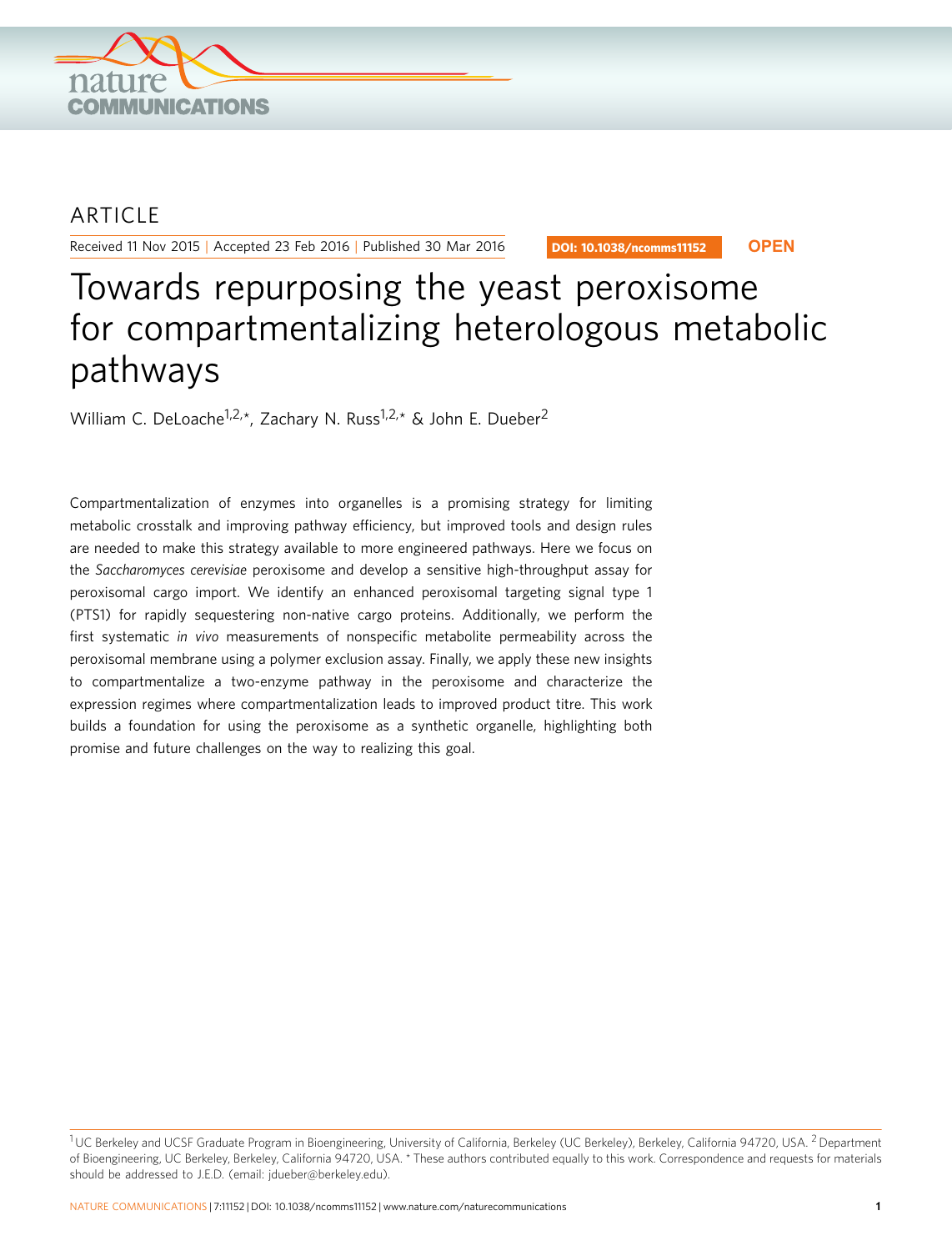**Metabolic engineering of microorganisms promises to**<br>
bulk chemicals and therapeutics<sup>1</sup>. A chief consideration<br>
for optimizing production in microbial bosts is a limiting enable the environmental friendly production of fuels, for optimizing production in microbial hosts is a limiting crosstalk between high-flux engineered metabolic pathways and the native cellular processes of the production host<sup>2</sup>. Eukaryotes address the problem of metabolic crosstalk by partitioning proteins and metabolites in membrane-bound organelles to sequester toxic compounds<sup>[3](#page-9-0)</sup>, direct the activity of enzymes towards specific substrates<sup>[4](#page-9-0)</sup>, and establish distinct chemical environments (for example, altered  $pH$  or redox state<sup>[5,6](#page-9-0)</sup>). Recently, metabolic engineers have begun to harness the subcellular organelles of Saccharomyces cerevisiae to take advantage of these properties: the mitochondrion was used to enhance the production of isobutanol<sup>[7](#page-9-0)</sup>, and the vacuole was used as a site for methyl halide synthesis<sup>[8](#page-9-0)</sup>. These successes relied on substrates that naturally accumulate in the mitochondria and vacuole, limiting the applicability to new pathways. We sought to extend the benefits of compartmentalization to any pathway of interest by laying the foundation for a flexible synthetic organelle.

A generalizable organelle compartmentalization strategy would feature several important traits: (i) the organelle should be orthogonal to native cellular processes, (ii) import of heterologous enzymes should be rapid, efficient and modular and (iii) transport of metabolites across the organelle membrane should be characterized and ultimately controllable. With the first criterion as a prerequisite for further engineering, we identified the yeast peroxisome as a promising starting point for the construction of such a synthetic organelle. The peroxisome of S. cerevisiae is primarily involved in  $\beta$ -oxidation of long-chain fatty acids, and previous characterization has shown that, unlike other organelles, peroxisome biogenesis can be completely disrupted without adversely affecting cell growth in common glucose-fed fermentation conditions[9](#page-9-0). Thus, the peroxisome can be cleared of its endogenous matrix proteins to establish an orthogonal subcellular compartment. We therefore focused on exploring the design rules for both protein and metabolite transport across the peroxisomal membrane as a step towards repurposing this organelle for heterologous pathway compartmentalization.

The wide diversity in peroxisomal form and function observed in nature provides further evidence for peroxisomes' versatility and suitability as a synthetic organelle. Methylotrophic yeasts such as Pichia pastoris and Ogataea polymorpha possess peroxisomes that can expand up to 80% of the total volume of the cell<sup>[10](#page-9-0)</sup>, suggesting that enormous protein capacity is achievable. Furthermore, the peroxisome has found use in nature not only as a catabolic compartment, but also as a site for unusual biochemistry, such as penicillin biosynthesis in Penicillium chrysogenum<sup>[11](#page-9-0)</sup> and light generation in the firefly *Photinus pyralis*<sup>12</sup>. Even diversity in peroxisomal structure has been observed, as import of HEX proteins transforms peroxisomes into Woronin bodies, which help plug leaks in damaged ascomycetes<sup>13</sup>. Peroxisomes have already attracted some interest from metabolic engineers, who have placed lycopene and polyhydroxyalkanoate biosynthetic pathways in the peroxisomal lumen<sup>[14,15](#page-9-0)</sup>. However, these efforts left many open challenges, including validation and optimization of protein import, measurements of peroxisomal permeability and verification that intermediates are trapped within the peroxisome. It is these open challenges that we hope to address in this work.

Although the optimal parameters for peroxisomal protein import remain an open question, the biological mechanism has been extensively studied<sup>16-18</sup>. Peroxisomal matrix proteins generally contain one of two peroxisomal targeting signals (PTS1 or PTS2) that are recognized in the cytosol by corresponding receptor proteins, Pex5p and the Pex7p/Pex18p/Pex21p complex,

respectively<sup>16</sup>. Upon recognition, these proteins are recruited to the Pex13p/Pex14p/Pex17p import pore complex and translocated into the peroxisomal lumen while remaining in the folded state<sup>[16](#page-9-0)</sup>. The majority of native cargo proteins enter via some variant of the PTS1 tag, which canonically consists of Ser-Lys-Leu (SKL) at the carboxy-terminus<sup>[19](#page-9-0)</sup>. Numerous studies have demonstrated that fusion of this three-amino-acid tag is sufficient to redirect cytosolic proteins into the peroxisome, however, recent work suggests that additional upstream residues also contribute to recognition by  $Pex5p^{19-21}$ . A systematic experimental analysis of their effect on import has yet to be performed.

Although the participants involved in peroxisomal protein transport are well established, transport of metabolites into and out of the peroxisome remains a matter for debate. To date, few peroxisomal membrane transporters have been identified in yeast, namely Pxa1p/Pxa2p for fatty acids<sup>[22](#page-10-0)</sup> and Ant1p for  $ATP/AMP<sup>23</sup>$ . These transporters cannot account for the many metabolites consumed and released by the peroxisome. Early in vitro work suggested broad peroxisomal permeability to metabolites $^{24}$  $^{24}$  $^{24}$ , potentially accounting for the dearth of identified transporters. This view was challenged by in vivo studies that suggested fatty acyl-Coenzyme A molecules do not freely cross the peroxisomal membrane<sup>[25](#page-10-0)</sup>. To reconcile these observations, a nonspecific, aqueous pore was proposed that allows for the free diffusion of molecules below a certain size<sup>26</sup>. Although recent in vitro results support this conclusion<sup>23</sup>, the picture is complicated by the possibility that the in vitro assay protocols themselves generate different pore sizes depending on peroxisome pretreatment<sup>16,27,28</sup>. In vivo validation is lacking, and the hypothesized protein responsible for this porosity remains unidentified in yeast.

Here, we extend the current understanding of peroxisome biology to uncover key design rules for compartmentalizing heterologous pathways in the yeast peroxisome. We develop a novel enzyme-based strategy for evaluating the efficiency of targeting non-native cargo to the peroxisome. Our assay, which we find to be more sensitive than fluorescence microscopy for assaying peroxisomal import, indicates that the canonical PTS1 tag is context-dependent and can result in slow import of cargo if the residues immediately upstream of the tag are not optimized. By screening a library of randomized PTS1 peptide linker sequences, we identify linker charge as an important factor and define a modular PTS1 tag with enhanced import performance. This enhanced tag allows efficient compartmentalization of several non-native enzymes and as well as the first in vivo demonstration that the peroxisomal membrane is indeed permeable to small metabolites while presenting a barrier to larger solutes. We take advantage of this size-dependent permeability to compartmentalize in the peroxisome a two-enzyme model pathway that consists of a small, permeant substrate and a larger, impermeant intermediate. Finally, we assess the effects of peroxisomal compartmentalization on pathway performance and identify future avenues for developing the peroxisome as a generalizable metabolic engineering tool.

### Results

Development of a sensitive peroxisomal protein import assay. The first step in expressing a heterologous pathway in the peroxisome is ensuring that each enzyme is effectively compartmentalized. Although protein import is commonly monitored using fluorescence microscopy, we sought a method that would directly test the primary metric of interest for compartmentalizing new enzymatic pathways—cytosolic activity of an enzyme before peroxisomal import. For this purpose, we turned to a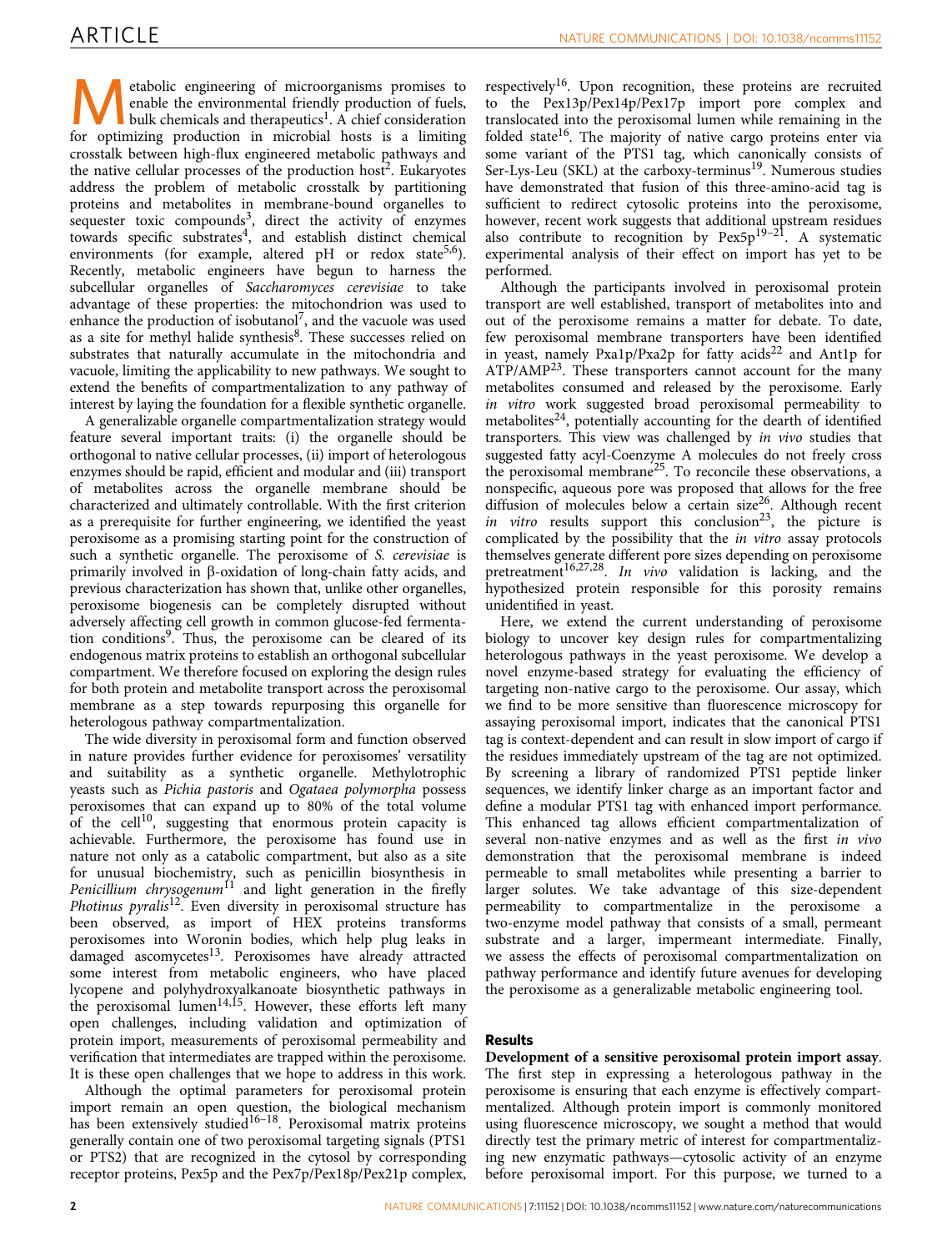three-enzyme pathway from the bacterium Chromobacterium violaceum that converts tryptophan to the green pigment prodeoxyviolacein (PDV<sup>[29](#page-10-0)</sup>; Fig. 1a and Supplementary Fig. 1). We reasoned that by expressing the first two pathway enzymes (VioA and VioB) in the cytosol but targeting the final enzyme (VioE) to the peroxisome, we would isolate VioE from its substrate, indole-3-pyruvic acid (IPA) imine dimer, and measurably reduce pathway flux. A large difference in PDV production between strains with VioE in the cytosol versus localized to the peroxisome would be indicative of efficient protein import (Fig. 1b).

To achieve peroxisomal targeting, we fused the canonical PTS1 tag (SKL) to the C-terminus of VioE, preceded by a yellow fluorescent protein (YFP) so that proper localization could be confirmed by fluorescence microscopy. We expressed all three enzymes in either a wild-type strain or a  $pex5\Delta$  strain that is deficient for PTS1 protein import (Fig. 1c). Proper targeting of VioE to the peroxisome was confirmed by co-localization of VioE-YFP-PTS1 with a red fluorescent protein (RFP) peroxisomal marker, Pex11p-RFP (Fig. 1d). Although there was no cytosolic fluorescence observed via microscopy when VioE-YFP-PTS1 was expressed in wild-type cells, we measured only a 63% reduction in PDV production relative to the  $pex5\Delta$ cytosolic control strain. This result suggested that, despite observing clearance of protein fluorescence from the cytosol, VioE remained in the cytosol long enough to confer significant activity before peroxisomal import. Reducing the occurrence of



Figure 1 | An enzyme-linked assay for peroxisomal import efficiency reveals cytosolic activity of PTS1-targeted cargo. (a) The green pigment PDV is produced from L-tryptophan as the result of three enzymatic steps (red arrows) and one spontaneous reaction (black arrow). (b) The precursors of PDV are colourless, so VioA and VioB can be freely expressed in the cytosol of yeast without any colour change (left). Efficient PTS1 targeting of VioE will result in enzyme sequestration in the peroxisome and considerably reduced PDV production in a wild-type strain (middle) compared with a  $pex5\Delta$  strain that is deficient for PTS1 import (right). (c) Agar plate spots corresponding to the strains depicted above after 36 h of growth. VioE included a C-terminal YFP fusion and the canonical PTS1 tag (SKL). HPLC quantification of relative PDV production is included below each spot. (d) Fluorescence microscopy of yeast cells coexpressing the peroxisomal marker Pex11p-RFP and the VioE-YFP-PTS1 fusion protein in either a wild-type or  $pex5\Delta$  strain background. Scale bar, 10  $\mu$ m.

pre-import cytosolic activity is critical for ensuring that pathway activity is completely confined to the peroxisome.

Positively charged residues enhance PTS1 import. Based on previous work showing that the residues adjacent to the PTS1 tag can affect protein import<sup>20</sup>, we attempted to improve compartmentalization of VioE by modifying a peptide linker sequence between the enzyme and the PTS1 tag. We took advantage of the high-throughput nature of our import assay to screen a library of randomized linker sequences inserted immediately preceding the carboxy-terminal SKL residues. This library was made up of six DNK degenerate codon repeats designed to balance the frequency of positively and negatively charged residues and to reduce the frequency of stop codons (Supplementary Fig. 2). When this VioE-YFP-6X\_DNK-SKL library was transformed into a strain expressing VioA and VioB in the cytosol, we observed colonies that ranged in colour from white to dark green—presumably the result of differences in VioE peroxisomal import efficiency (Supplementary Fig. 3).

To gain insight into how linker sequences affect VioE targeting, we sequenced the linker region of randomly picked colonies from the library transformation plate, obtaining sequences for 200 unique clones after removal of those with stop codons in the linker. To quantify PDV production in these strains, we developed a medium-throughput, microplate-based method for assaying PDV pathway flux. This method takes advantage of our observation that cells producing PDV are highly red fluorescent, presumably due to fluorescence of either PDV or a PDV derivative. After confirming that fluorescence measurements of extracts yielded an excellent linear correlation with HPLCmeasured PDV production across a wide range of concentrations (Supplementary Fig. 4), we used this method to quickly screen our 200-linker library members (Supplementary Table 1). Analysis of these data showed a correlation between a linker's net charge and the amount of PDV produced  $(R^2 = 0.54$  and standard error of regression  $(SER) = 0.1928$  when fit to a logistic curve; [Fig. 2a\)](#page-3-0). In general, clones with basic residues (Arg or Lys) in their linker produced low levels of PDV, indicating efficient targeting of VioE to the peroxisome. The correlation improved when we doubled the weight applied to the charge of the three linker residues immediately preceding the canonical PTS1 tag  $(R^2 = 0.61$  and SER = 0.1781), establishing charge of the residues closest to SKL as a major determinant of import efficiency.

A modular-enhanced PTS1 tag enables rapid peroxisome targeting. In search of a generalizable strategy for achieving efficient enzyme targeting, we decided to further characterize a single linker, LGRGRR, which appeared in one of our lowest PDV-producers and contains three basic residues [\(Fig. 2a](#page-3-0)). We named the combined linker-PTS1 tag (LGRGRR-SKL) ePTS1 for 'enhanced PTS1'. To compare how much VioE could be sequestered with ePTS1 or the canonical PTS1 tag before high levels of cytosolic activity could be detected, we again fused these tags to VioE-YFP and performed enzyme titrations using a set of five promoters that span approximately three orders of magnitude in expression strength $30$  ([Fig. 2b](#page-3-0) and Supplementary Fig. 5). These promoters are, from weakest to strongest, pREV1, pRNR2, pRPL18B, pTEF1 and pTDH3, with the last four promoters representing  $\sim$  4X, 12X, 45X and 140X the expression strength of pREV1. At the moderate pRPL18B expression level used earlier (Fig. 1), ePTS1 yielded a 95% reduction in PDV compared with a 63% reduction with PTS1 ([Fig. 2b\)](#page-3-0) relative to their corresponding  $pex5\Delta$  control strains. When VioE was expressed under the strongest yeast promoter (pTDH3), the ePTS1 tag still reduced PDV production by half, whereas the PTS1 tag was saturated to the point of being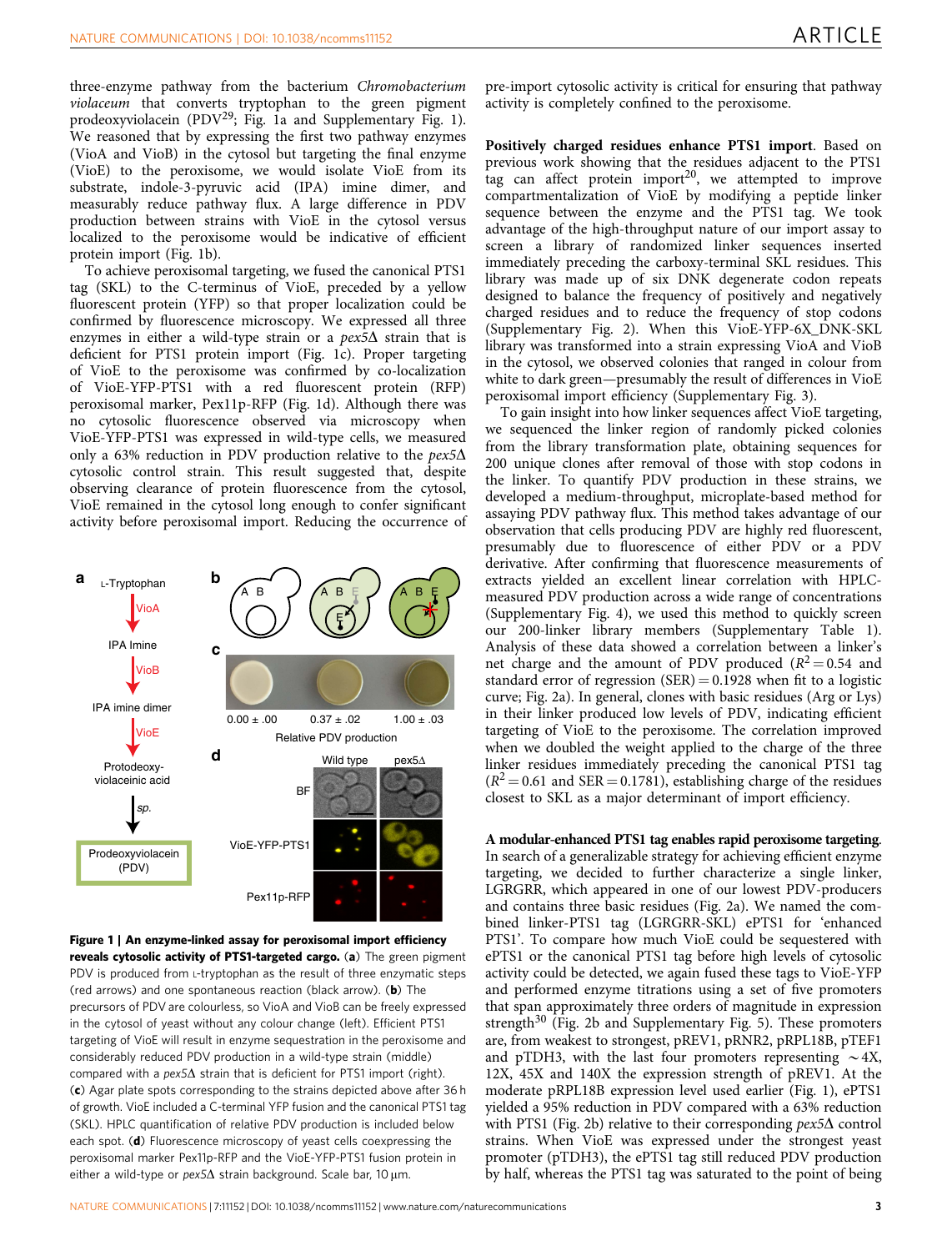<span id="page-3-0"></span>

Figure 2 | Library screening indicates that positively charged linker residues enhance PTS1-based import of VioE. (a) A randomized library of six amino-acid linkers was inserted between VioE-YFP and the PTS1 tag and coexpressed with cytosolically localized VioA and VioB. Individual data points represent PDV-linked fluorescence measurements of two hundred arbitrarily selected library members (excluding two outliers with values 1.45 and 1.73 at the  $-$  2 charge level for clarity), normalized relative to a  $\mathrm{pex}5\Delta$  strain and grouped by net charge of the linker residues. Quartiles and extrema for each net charge level are shown with a box-and-whiskers plot. The median PDV productivity at each net charge is further highlighted with a red line. Efficient peroxisomal import of VioE is correlated with decreased PDV production. We selected the sole  $+3$  charge sequence, LGRGRR-SKL, for further study as ePTS1. (b) HPLC quantification of PDV from yeast strains expressing increasing levels of VioE-YFP fused to either naïve PTS1 (dashed lines) or ePTS1 (solid lines). Both wild-type (blue lines) and pex5 $\Delta$  (green lines) strain backgrounds coexpressed VioA and VioB cytosolically. Error bars represent the mean ± s.d. of four biological replicates.

indistinguishable from its  $pex5\Delta$  control. In total, these results indicated that the ePTS1 tag directed VioE to the peroxisome far more efficiently than did the canonical PTS1 tag.

Although this VioE titration validated ePTS1's utility for efficiently compartmentalizing large quantities of heterologous enzyme in the peroxisome, we wondered whether the rate of VioE import was responsible for the improved performance of the ePTS1 tag. To test the rate of cargo import, we designed a competition experiment that pitted peroxisomal import of a cargo protein against proteolysis of that same cargo by a cytosolically expressed protease [\(Fig. 3a](#page-4-0)). Our cargo was an RFP–YFP fusion protein with a tobacco etch virus (TEV) cleavage site inserted between the two fluorescent proteins and a PTS1 or ePTS1 tag fused to the C-terminus. By cytosolically expressing TEV protease (TEVp), we could gauge the speed with which the cargo was imported, as slow import would allow TEV site cleavage and cytosolic accumulation of RFP. Titrating TEV protease expression permitted us to modulate the rate of TEV site cleavage.

Our results showed the ePTS1-tagged cargo was imported much faster than cargo targeted via the canonical PTS1 ([Fig. 3b](#page-4-0)). At the highest expression level of TEV protease, the mean RFP brightness in the cytosol (approximating protein concentration) was one-fourth of the peroxisomal brightness with the PTS1 tag, whereas ePTS1 showed a mean cytosolic brightness that was  $\sim$  50-fold lower than peroxisomal brightness. Based on the volumes of the two compartments<sup>[31](#page-10-0)</sup>,  $\sim$ 3% of the total RFP was imported before cleavage when using PTS1, versus 30% with ePTS1. Western blot analysis detected no difference between PTS1 and ePTS1 with respect to the fraction of cleaved cargo at any TEVp expression level (Supplementary Fig. 6), but the assay was likely confounded by TEV protease 'piggybacking' into the peroxisome via transient association with its substrate<sup>[32,33](#page-10-0)</sup> and cleaving the RFP–YFP inside the peroxisome.

We suspected that greater affinity for the import receptor Pex5p played a role in the increased speed of import with ePTS1 versus PTS1. By subjecting a C-terminal truncation of Pex5p and synthetic PTS1 peptides to in vitro binding analysis via fluorescence anisotropy, we found a 200-fold difference in affinity between the ePTS1 peptide (LGRGRRSKL) and a peptide of equal length that results from fusion of the canonical PTS1 to the C-terminus of YFP (DELYKGSKL) (Supplementary Fig. 7). The dissociation constant for the ePTS1 peptide was  $0.8 \pm 0.1 \mu M$ , compared with  $175.6 \pm 17.3 \,\mu\text{M}$  for the PTS1 peptide. These affinities were weaker than expected based on previous measurements<sup>[19](#page-9-0)</sup>, but this discrepancy could be attributed to our use of fluorescein-tagged peptides instead of lissamine-tagged or our use of S. cerevisiae Pex5p instead of human Pex5p. Regardless, the large difference in PTS1 and ePTS1 affinity for Pex5p provides some evidence for the mechanism behind the improved efficiency of ePTS1.

As a final test of ePTS1's utility, we examined the tag's modularity using an inducible sequestration assay in which the native pex5 promoter was replaced with the galactose-inducible gal1 promoter. Upon galactose-induction of Pex5p and thus peroxisomal import, we observed that RFP-ePTS1 was completely compartmentalized in the peroxisome after only 1 h in this strain background (Supplementary Fig. 8). We fused the PTS1 or ePTS1 tag to one of four essential genes-cdc14, cdc28, tys1 and spc42—expecting that sequestration of these proteins in the peroxisome would prevent growth. Indeed, we observed that all four ePTS1-tagged constructs yielded strains that were unable to grow under galactose induction ([Fig. 4](#page-4-0)). In contrast, the canonical PTS1 tag arrested growth of only two of four strains, suggesting that Cdc14p-SKL and Cdc28p-SKL were inadequately compartmentalized. We also tested these constructs with  $pex14\Delta$  strains, which are missing a key component of the import pore complex necessary for peroxisomal protein import. As expected, all  $pex14\Delta$ strains grew on galactose-containing media, indicating that the growth-arrest effects are import dependent and not an artefact of Pex5p binding. These results demonstrate that the ePTS1 tag maintains its rapid import properties when fused to a variety of cargo proteins.

Small metabolites freely traverse the peroxisomal membrane. Having improved our control over protein targeting, we turned to metabolite transport and applied our new tools to the challenges of measuring in vivo transport through subcellular compartments. Using  $\beta$ -glucosidase (BGL), a promiscuous enzyme from Neurospora  $crasa^{34}$  $crasa^{34}$  $crasa^{34}$  that accepts a wide variety of glycosides for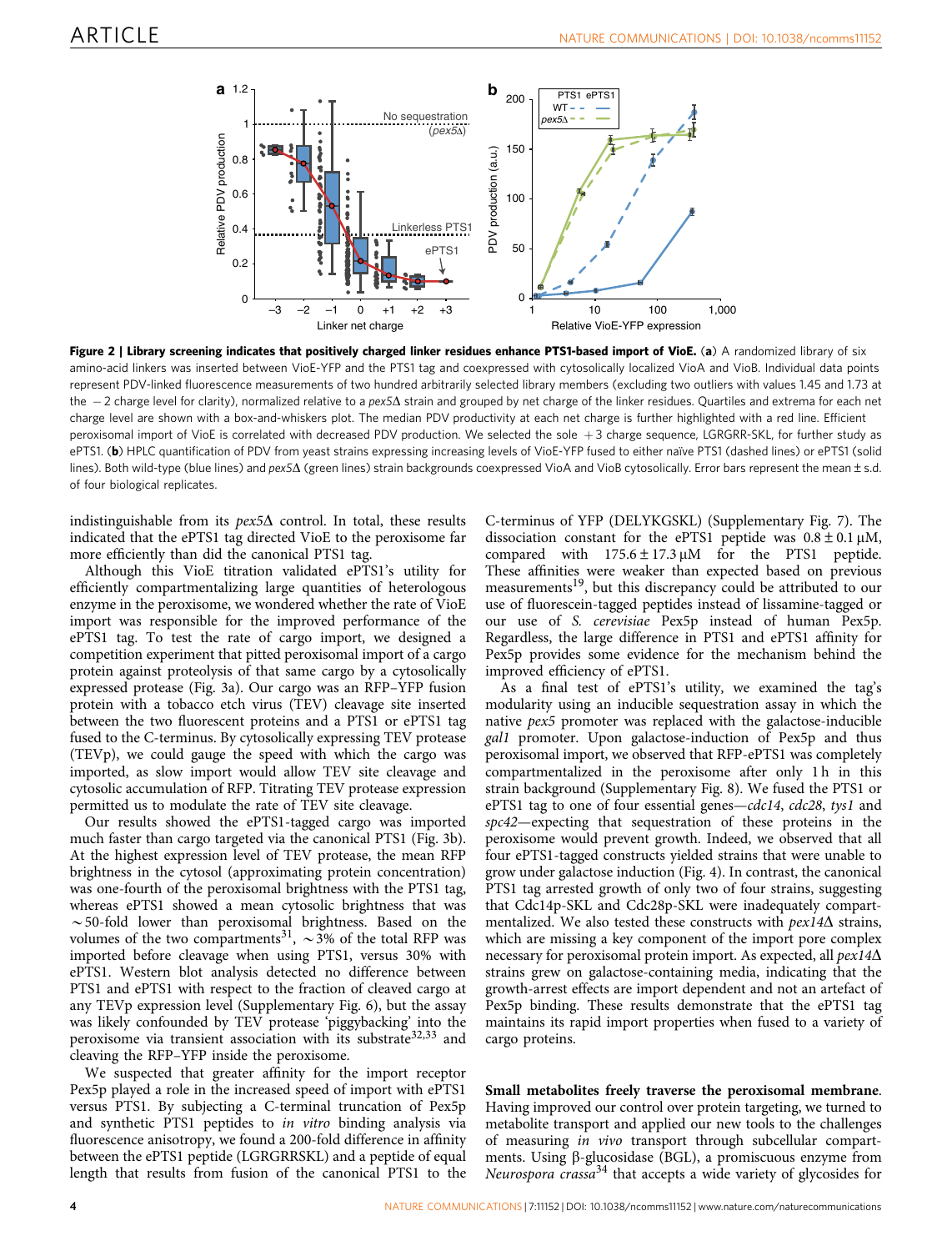<span id="page-4-0"></span>



Figure 3 | ePTS1-mediated peroxisomal import outpaces cytosolic proteolysis. (a) An assay for the relative speed of peroxisomal import was devised in which TEV protease-mediated protein cleavage competes with PTS1-mediated peroxisomal protein import. The RFP–YFP fusion protein shown here experiences two possible fates: either the fusion protein is cleaved before import, resulting in a diffuse red fluorescence, or peroxisomal import occurs before cleavage, resulting in punctate red fluorescence. In either case, yellow fluorescence is punctate, as peroxisomal import of YFP is not affected by proteolysis. (b) Brightfield (BF) and confocal fluorescence microscopy of yeast cells constitutively expressing an RFP-YFP-PTS1 or -ePTS1 fusion along with varying levels of TEV protease fused to CFP for quantification. The relative expression of TEV protease includes no TEVp, a baseline level (1X), as well as 12-fold and 140-fold above that baseline. Scale bar, 10 um.

hydrolysis, we designed a novel in vivo polymer exclusion assay to measure peroxisomal permeability. We reasoned that if the previously hypothesized<sup>[23](#page-10-0)</sup> aqueous pore were indeed present on the peroxisomal membrane, peroxisomally localized BGL would have activity on small substrates but not larger ones ([Fig. 5a](#page-5-0)). We selected three structurally similar, size-diverse substrates for testing, all of which are oligosaccharides conjugated to a dye molecule: X-glucoside (molecular weight  $M_w = 409$  Da), X-cellobioside ( $M_w$  = 571 Da) and X-cellotrioside ( $M_w$  = 733 Da), where 'X' represents 5-bromo-4-chloro-3-indolyl (Supplementary Fig. 9). When these substrates are hydrolyzed by BGL, they release 5-bromo-4-chloro-indoxyl, a fluorescent molecule that spontaneously oxidizes into the blue pigment 5,5'-dibromo-4, 4<sup>7</sup>-dichloro-indigo. Because the substrates are hydrophilic, they cannot cross phospholipid membranes—including the plasma membrane—without the aid of a protein transporter. To import the substrates into the cytosol, we expressed the cellobiose transporter, CDT1, from  $N$ . crassa<sup>[34](#page-10-0)</sup>, which recognized all three substrates (Supplementary Fig. 10). Once again, we used a set of constitutive promoters to titrate the expression of BGL, and created cytosolic controls with a deadPTS1 tag featuring a C-terminal leucine to threonine mutation. We also augmented



Figure 4 | The ePTS1 tag modularity allows for rapid sequestration of a **variety of proteins.** Sequestration of essential proteins and subsequent growth arrest was tested using yeast strains with galactose-inducible control of Pex5p expression. Strains shown were modified so that one of four essential proteins (Cdc14p, Cdc28p, Tys1p or Spc42p) was individually fused to either ePTS1 or naïve PTS1. Control strains with a permanently defective peroxisomal import system ( $pex14\Lambda$ ) were also included. Strains were spotted onto agar plates with galactose to induce Pex5p expression and grown for 48 h. WT, wild type.

BGL by fusion to VioE and YFP, which enabled us to confirm consistent expression via YFP fluorescence, and verify peroxisomal import via VioE activity measurement. When VioE-YFP-BGL-ePTS1 or -deadPTS1 were expressed in strains with cytosolic VioA and VioB, we observed a decrease in VioE activity upon ePTS1 tagging, confirming BGL was contained in the peroxisome (Supplementary Fig. 11).

We then fed the X-substrates to our CDT1- and BGLexpressing strains and compared the degree to which each substrate was hydrolyzed in strains with cytosolic or peroxisomal BGL ([Fig. 5b](#page-5-0)). For the two smallest substrates, X-glucoside and X-cellobioside, we observed little to no effect of peroxisomal BGL import on hydrolysis. However, a significant sequestration effect was observed with the largest substrate, X-cellotrioside, with a 77% reduction in hydrolysis upon peroxisomal import at moderate pRPL18B levels of BGL. This indicates that peroxisomal transport impeded hydrolysis of the larger metabolite but not smaller ones, and the size cutoff matched well with in vitro polymer exclusion experiments on purified peroxisomes<sup>[26](#page-10-0)</sup> (Supplementary Fig. 12).

Given these findings, we were interested in the effect that nonspecific permeability would have on our ability to sequester the PDV pathway. We fused the ePTS1 tag directly to the C-terminus of each enzyme and assayed activity in wild-type and  $\rho$ ex5 $\Delta$  strains with cytosolic expression of the other two pathway enzymes. Across a range of enzyme expression levels, we observed a considerable drop in PDV production when either VioB or VioE was targeted to the peroxisome, but not VioA [\(Fig. 6\)](#page-5-0). The effect of VioB sequestration in the peroxisome peaked at a 4.5-fold drop in activity (at the pTEF1 promoter level), whereas sequestration of VioE achieved 13-fold reduced activity (at the pRNR2 and pRPL18B promoter levels). This relative difference in sequestration performance may be due to less efficient import of the bulky (111 kDa) VioB or directional differences in IPA imine dimer flux across the peroxisomal membrane. As the volume of peroxisomes is roughly one hundredth that of the cytosol<sup>[31](#page-10-0)</sup>, it would be expected that the gradient driving IPA imine dimer across the peroxisomal membrane is up to 100-fold greater when VioB is in the peroxisome. Although VioB sequestration was not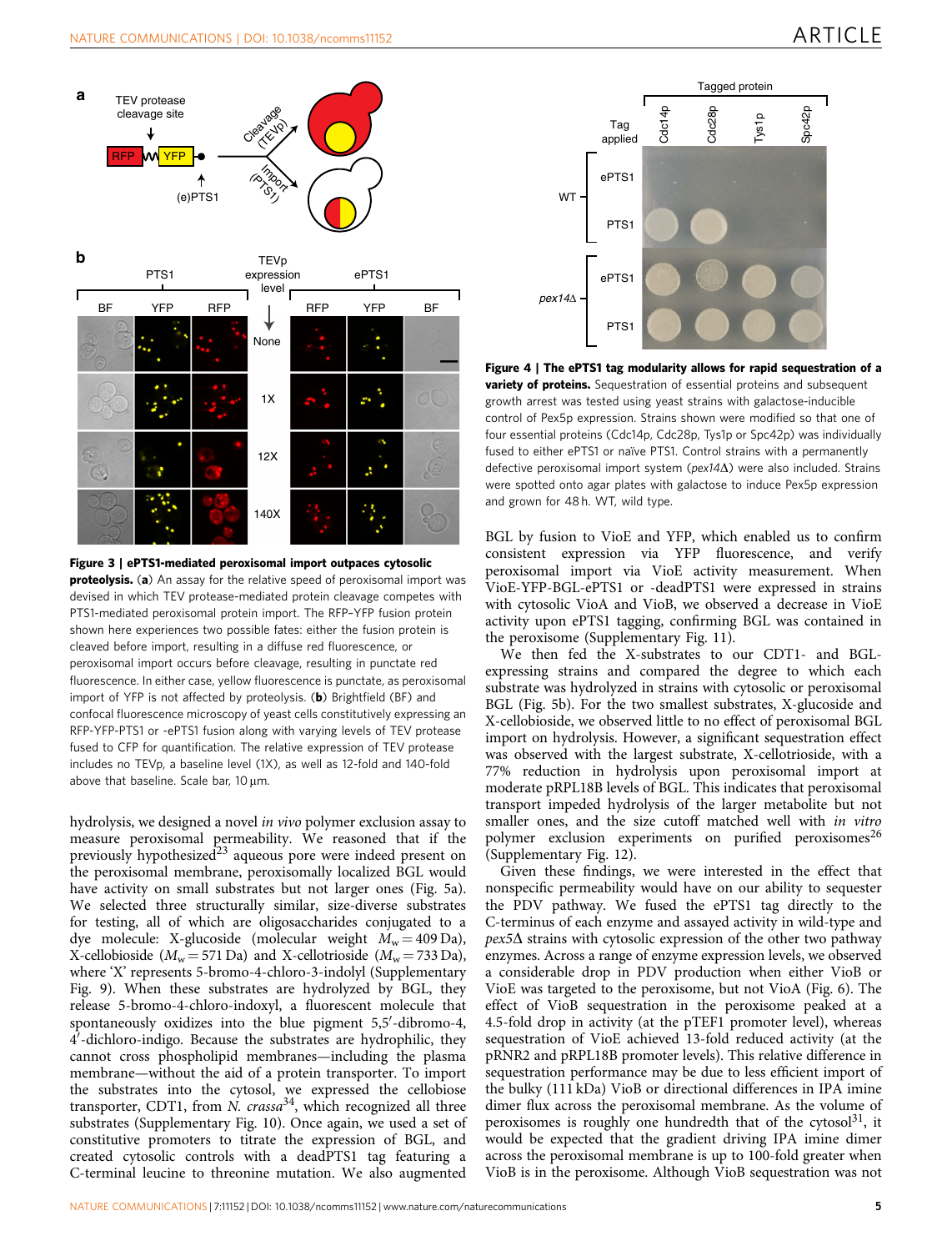<span id="page-5-0"></span>





Figure 6 | Characterization of peroxisomal permeability in the PDV pathway. PDV was extracted from yeast strains expressing an ePTS1-tagged version of VioA, VioB or VioE together with untagged versions of the remaining two enzymes. Strains were constructed in either a wild-type (WT; blue lines) or pex5 $\Delta$  (green lines) background, with the ePTS1-tagged enzyme being expressed under a variety of promoters, numbered in rank order of expression strength:  $0 =$  no gene present,  $1 =$  pREV1,  $2 =$  pRNR2,  $3 =$  pRPL18B,  $4 =$  pTEF1,  $5 =$  pTDH3. Error bars represent the mean $\pm$  s.d. of four biological replicates. The extraction data are accompanied by spots showing the yeast after 48 h growth (bottom).

as effective as VioE sequestration, the two enzymes' shared intermediate, IPA imine dimer, appears to be mostly peroxisomeimpermeant.

To verify the null effect of peroxisomal targeting on VioA, we again turned to the VioE-fusion sequestration assay. As illustrated in Supplementary Fig. 13, a VioE–VioA fusion was expressed either in a system designed to test VioE activity by expressing VioA and VioB cytosolically or in a VioA-monitoring strain where VioB and VioE were expressed cytosolically, with  $pex5\Delta$ controls for each. We found that the VioE–VioA fusion lost VioE activity when targeted to the peroxisome, demonstrating efficient peroxisomal import (Supplementary Fig. 13b,c). In contrast, the VioA portion of the fusion remained active irrespective of peroxisomal targeting. These results provide in vivo evidence that only VioA remains active as part of the PDV pathway while peroxisomally sequestered, further suggesting that both VioA's substrate (tryptophan) and product (IPA imine) can cross the peroxisomal membrane efficiently, but not VioB/VioE's IPA imine dimer.

### PDV production can be compartmentalized in certain regimes.

Nonspecific permeability to small intermediates poses a problem for the isolation of pathways in the peroxisome. Although our enzyme sequestration assays could prove useful for identifying the source of this permeability, our initial efforts to do so have proven unsuccessful. Even so, the last two steps in the PDV pathway, VioB and VioE, share an intermediate, IPA imine dimer, which does not appear to efficiently cross the native peroxisomal membrane. IPA imine dimer can also spontaneously form the dead-end side product chromopyrrolic acid (CPA; Supplementary Fig. 1). We hypothesized that, by compartmentalizing VioB and VioE in the peroxisome, we could demonstrate both enzymes remain functional in the peroxisome, and potentially even reduce CPA formation by channelling IPA imine dimer to VioE.

First, we had to account for the import of an additional enzyme by measuring how much displacement occurs when multiple heterologous cargo proteins compete for peroxisomal import. To do this, we expressed a constant amount of peroxisomally targeted VioE in a strain that overexpressed cytosolic VioA and VioB. We then investigated how much of a competitor protein, RFP-ePTS1, must be expressed to competitively displace VioE from the peroxisomal import system (Supplementary Fig. 14a). With no competitor expressed, VioE was efficiently sequestered in the peroxisome, and the strain produced 95% less PDV than its  $pex5\Delta$  control (Supplementary Fig. 14b,c). Expression of the competitor had negligible effects on VioE-targeting and PDV production even up to the strongest single promoter, pTDH3, where a drop from 95 to 85% VioE sequestration was observed.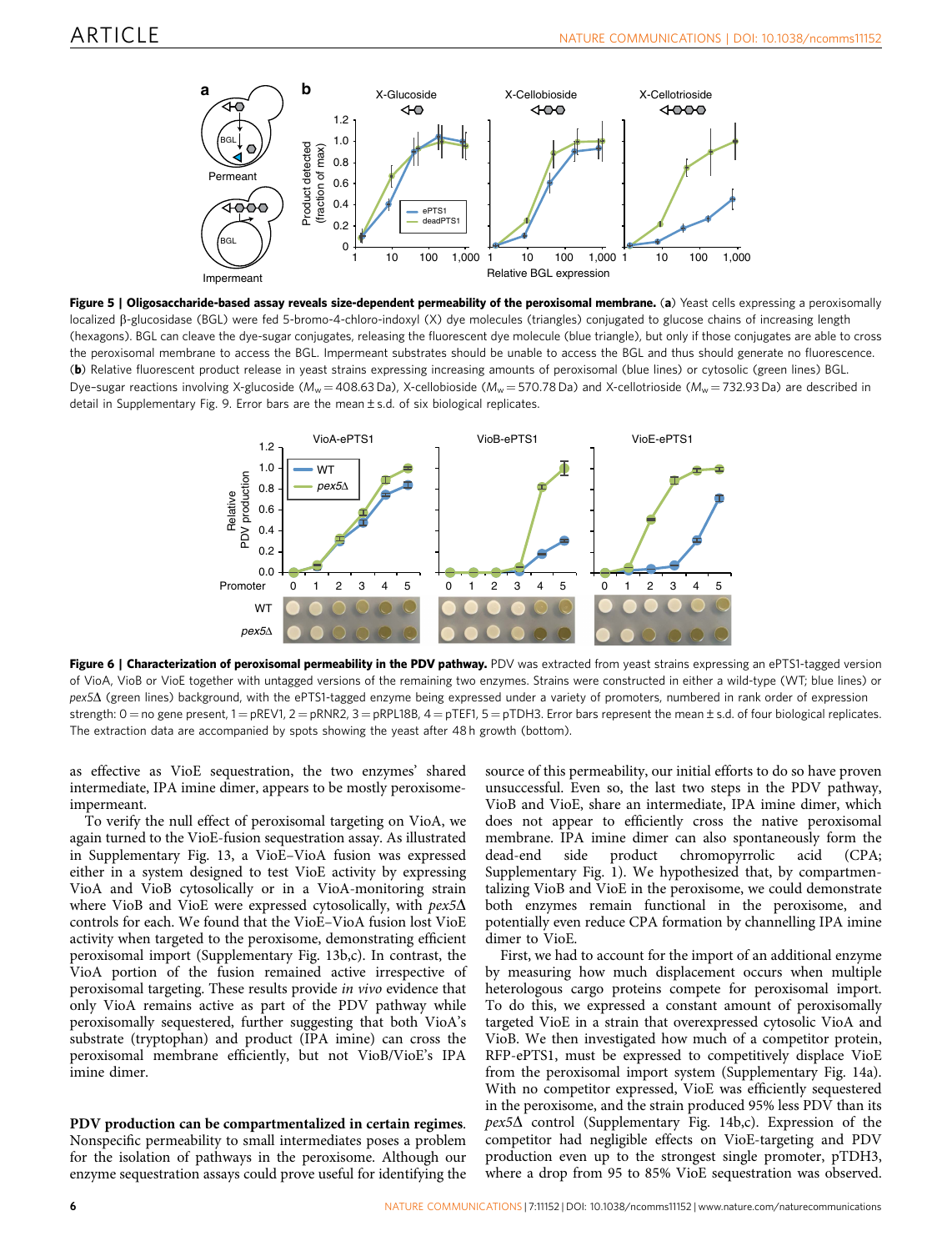<span id="page-6-0"></span>Only when multiple copies of pTDH3 were used to express RFP-ePTS1 was VioE-ePTS1 effectively displaced, suggesting that the peroxisomal import machinery possesses plenty of excess capacity.

Having established that the peroxisomal import machinery had sufficient capacity for both proteins, we moved to testing the simultaneous compartmentalization of VioB and VioE. In a strain expressing cytosolic VioA, we expressed VioB and VioE each with an ePTS1 tag for peroxisomal compartmentalization or no tag for cytosolic targeting. We used both wild-type (Fig. 7) and  $pex5\Delta$ (Supplementary Fig. 15) cells to control for any importindependent differences in enzyme activity because of fusion of the ePTS1 tag. We were particularly interested in whether peroxisomal targeting improves PDV production when one or more enzyme partners are scarce to highlight the effects of locally concentrating enzymes and intermediates by compartmentalization. We selected two different expression regimes to test: (i) a VioB-limited regime where substrate channelling is less likely to be observed because there is plenty of VioE available to convert IPA imine dimer (pRPL18B-VioB/pRNR2-VioE) and (ii) a VioElimited regime where substrate channelling effects should be most visible (pTEF1-VioB/pREV1-VioE).

As enzymes are targeted to the peroxisome, three trends in PDV production appear: when VioB and VioE are in separate compartments, less PDV is produced; VioB loses some of its activity upon import; and when excess VioB is provided, PDV production actually increases when the pathway is moved from the cytosol to the peroxisome. In both regimes, strains with VioB

and VioE directed to the same compartment made more PDV than strains in which the enzymes were split between the peroxisome and cytosol (Fig. 7b), suggesting that both enzymes remained active and PDV was produced in the peroxisome. However, the effect of moving both enzymes from the cytosol to the peroxisome was quite different in the two regimes. In the VioB-limited expression regime, PDV production was 60% lower when VioB and VioE were compartmentalized in the peroxisome (Fig. 7b). In contrast, in the VioE-limited regime, we observed 35% greater PDV production when VioB and VioE moved from the cytosol to the peroxisome (Fig. 7b).

To examine the disparity between these regimes, we measured accumulation of the off-pathway product CPA, which forms spontaneously from the product of VioB in the absence of VioE (Fig. 7a). CPA should accumulate when VioB's product cannot access VioE, such as when VioB and VioE are split between the peroxisome and cytosol. Indeed, we observed the expected increase in CPA when VioE was sequestered in the peroxisome in the VioB-limited regime (Fig. 7c). The VioE-limited regime showed little change in CPA, likely because of reduced pathway draw from VioE (Fig. 7c). However, peroxisomally sequestered VioB generated 33% or 53% less CPA in the VioB- and VioElimited regimes, respectively. The consistent decrease in the CPA product from VioB upon peroxisomal localization suggests that VioB has reduced activity when imported into the peroxisome. There are several explanations for this behaviour, including an unfavourable lumenal environment due to  $pH<sup>35,36</sup>$  $pH<sup>35,36</sup>$  $pH<sup>35,36</sup>$  or other factors, or that VioB itself is being imported in a nonfunctional



Figure 7 | Co-localizing PDV pathway enzymes in the peroxisome reduces by-product CPA in all cases and also increases PDV production in a VioE-limited regime. (a) The PDV pathway, now including chromopyrrolic acid (CPA), the colourless spontaneous by-product that spontaneously forms from IPA imine dimer in the absence of VioE activity. (b,c) Bars show amounts of PDV or CPA detected in yeast expressing VioB and VioE in the cytosol or peroxisome, with error bars showing the mean±s.d. of six biological replicates. Two expression regimes of VioB and VioE are tested: a VioB-limited regime with less VioB and more VioE, and a VioE-limited regime with more VioB and less VioE. (b) Upon separation of VioB and VioE into different compartments, PDV production consistently decreases (red ▼) relative to both enzymes together in the cytosol. However, when VioB and VioE are together in the peroxisome (blue  $\blacksquare$ ), the change in PDV production relative to cytosolic localization depends on whether excess VioB is present, with excess VioB allowing a net increase in PDV. (c) CPA formation generally decreases upon VioB import into the peroxisome (green  $\bullet$ ), but increases or stays the same upon VioE import into the peroxisome (gold  $\blacklozenge$ ).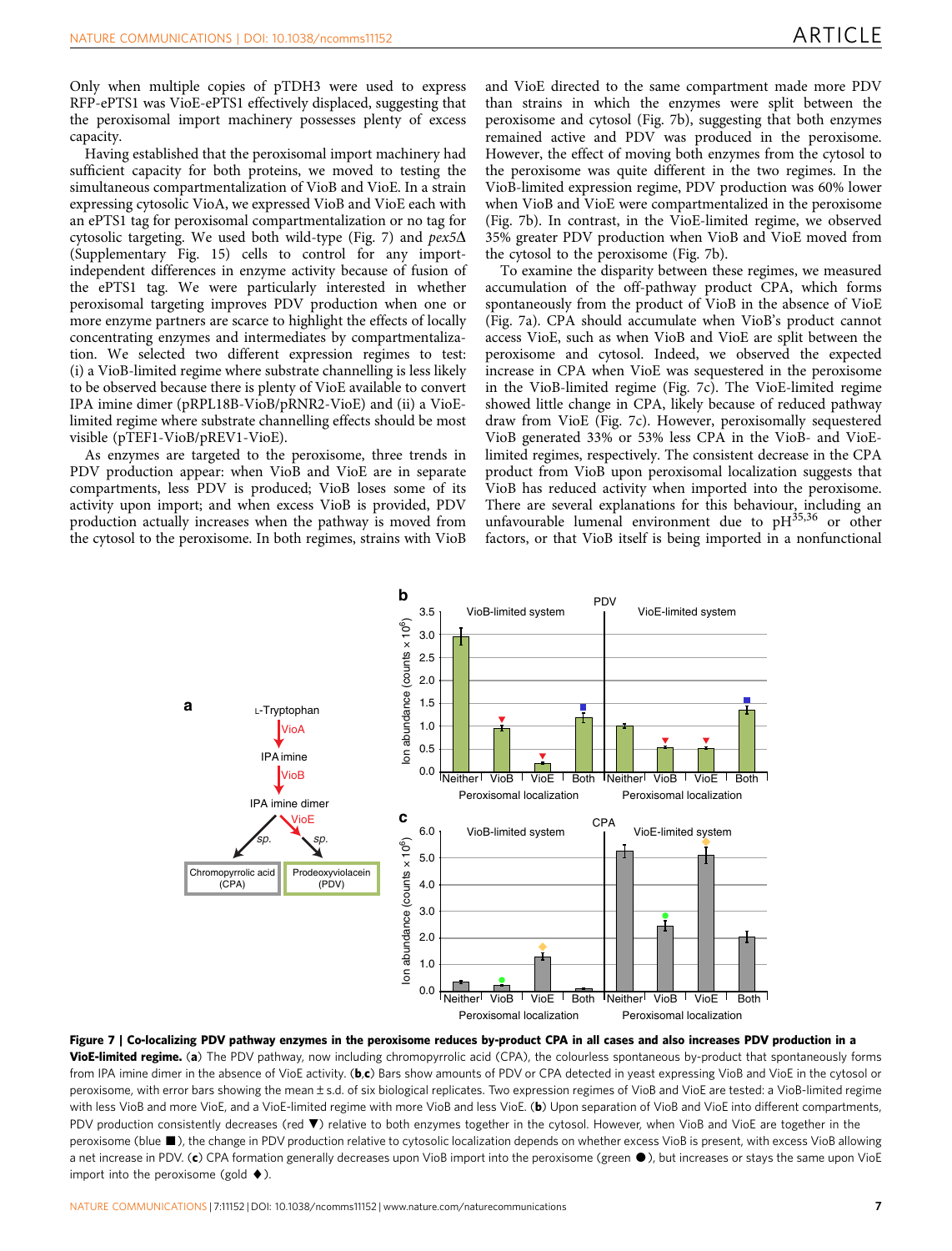state. It is possible that ePTS1-based import outpaces haeme loading of VioB, as peroxisomal import can occur before cargo folding<sup>37</sup>. Furthermore, it is thought that free haeme (617 Da) is unavailable in the peroxisome<sup>38</sup>, so apo-VioB would be unable to acquire haeme after import.

Even with the apparent decline in the specific activity of VioB in the peroxisome, if excess VioB is supplied as in the VioElimited regime, PDV production increases by 35% upon import of both enzymes [\(Fig. 7b](#page-6-0)). We suspect this increase is not due to protection of VioE from degradation, as a slight decrease in YFP fluorescence was observed when VioE-YFP was successfully imported into the peroxisome ([Fig. 2b\)](#page-3-0). Instead, we hypothesize that either the lumenal environment is favourable for VioE activity or substrate channelling is occurring. Substrate channelling could be created by co-localizing the source (VioB) and sink (VioE) of IPA imine dimer, thus reducing the accumulation of IPA imine dimer and reducing the formation of CPA by-product. Under this specific expression regime, we found that wasted flux can be decreased and desirable production increased by co-localization of VioB and VioE in the peroxisome.

### **Discussion**

Engineering pathway compartmentalization requires precise control over both protein and metabolite localization, but the tools for measuring and manipulating these traits in peroxisomes are lacking. We report the development of novel in vivo assays for analysing protein and metabolite import into the peroxisome as well as the identification of an efficient, modular targeting tag to direct heterologous cargo to the yeast peroxisome. These tools offered new insights into basic peroxisome biology and allowed us to establish key design principles for repurposing the peroxisome to compartmentalize engineered metabolic pathways.

A fundamental requirement of a synthetic organelle is the ability to import protein effectively and minimize cytosolic activity of cargo proteins before import. We find the yeast peroxisome to be highly efficient in this regard, with the native peroxisomal import machinery able to handle import of cargo driven by multiple copies of the high-strength promoter, pTDH3. As a single copy of pTDH3 can drive production of  $\sim$  4% of the cell's total protein<sup>39</sup>, import capacity should not be a problem for most protein-based applications. Even so, further enhancements should be achievable by overexpressing peroxisome biogenesis genes, removing endogenous peroxisomal cargo, or using hosts with naturally voluminous peroxisomes, such as Pichia pastoris<sup>10</sup>. Speed of protein import is also satisfactory, as we found that an enhanced PTS1 (ePTS1) tag bearing a linker with several basic residues was able to effect rapid peroxisomal import for a wide variety of proteins. Cargo proteins were compartmentalized at rates that outpaced TEV protease in a competition assay, arrested growth in essential protein sequestration assays and cleared the cytosol of fluorescent protein within an hour of induction. Although the ePTS1 tag appears to be modular, we have developed a novel assay that can aid in high-throughput measurement and optimization of an individual protein's import efficiency. By fusing the enzyme VioE to a protein of interest, the degree of sequestration of the fusion in the peroxisome can be determined by loss of VioE's product, the pigment PDV. With the native protein import machinery capacious, rapid and versatile, and several tools available to help make further improvements, we moved on to the next challenge: permeability.

A second fundamental requirement of a synthetic organelle is control over metabolite transport in order to import substrates, contain intermediates and exclude cross-reactive metabolites. Our initial efforts to sequester heterologous enzymes suggested that

the peroxisomal membrane allows free diffusion of some, but not all small hydrophilic metabolites consistent with the previously hypothesized peroxisomal aqueous pore with a molecular weight cutoff of 300–400 Da [\(ref. 23](#page-10-0)). To get a better estimate of pore size, we developed a BGL-based assay to generate the first *in vivo* polymer exclusion measurements for peroxisomal permeability, estimating the pore radius between 0.57 and 0.65 nm. This value was consistent with *in vitro* polymer exclusion measurements<sup>[26](#page-10-0)</sup> and suggests the 2–4 nm permeability states estimated using reconstituted peroxisomal protein and ion conductance<sup>[16](#page-9-0)</sup> are unlikely to be encountered in metabolic engineering applications. Although our estimate will be predictive for stable molecules, reactivity and molecular lifetime also play a role, as the neardiffusion-limited enzyme catalase shows latency even though its substrate, hydrogen peroxide (34 Da), is thought to easily cross the peroxisomal membrane[24](#page-10-0). Similar effects might explain our ability to compartmentalize the reactive intermediate of the PDV pathway, IPA imine dimer. For pathways with stable intermediates, however, the current threshold of peroxisomal permeability poses a problem. Engineered pathways frequently feature small intermediates that can be compartmentalized only if peroxisomal membrane permeability is reduced. We expect this permeability for hydrophilic molecules is due to one or more membrane proteins rather than the lipid membrane itself. Pxmp2 has been identified as a channel-forming peroxisomal membrane protein[40](#page-10-0) in mammalian cells, but no equivalent channel has been confirmed in yeast. It is also possible that the protein importomer, which opens to a reported radius of 4.5 nm when importing large cargo<sup>16</sup>, could be the culprit. Testing this hypothesis will likely require inactivation of the importomer and development of an alternative route for directing cargo to the peroxisomal lumen, a considerable challenge. Thus, peroxisomal permeability remains an open challenge that places hard restrictions on which pathways can be effectively sequestered.

With these protein import tools and permeability rules, we were able to produce the first rigorous demonstration of a heterologous pathway compartmentalized in the peroxisome with a trapped intermediate. The model pathway consisted of VioB and VioE, which share a peroxisome-impermeant intermediate, IPA imine dimer, generated from a permeant substrate, IPA imine. Both VioB and VioE were active in the peroxisomal lumen, but VioB appeared to halve in activity upon import, whereas activity of VioE increased. With excess VioB, we found that peroxisomal import led to a 35% increase in production of PDV and a 61% reduction in the off-pathway by-product CPA. VioB's loss of activity highlights the need for further modification of the peroxisome's lumenal environment to maintain or enhance the activity of individual enzymes, especially cofactor-dependent enzymes such as VioB. On the other hand, VioE's gain in activity highlights the potential for the peroxisome to enhance production, potentially by concentrating scarce enzymes and intermediates to achieve substrate channelling. Together, these results provide a glimpse into the rewards a synthetic organelle can offer and the future cost of constructing that organelle.

With its rapid, versatile import system and disposable native function, the peroxisome holds great promise and is already suitable for protein import-only applications, but several challenges stand in the way of unlocking its full potential. Reductions in small-molecule permeability and accommodations to maintain enzyme activity will be important next steps, with an eye towards the final goal of modifying the chemical environment of the peroxisomal lumen (for example, pH, redox state, cofactor balance) to allow catalysis of reactions that would be infeasible in the cytosol. Achievement of these long-term goals could one day provide unprecedented control over the chemistry that can be performed in the cell.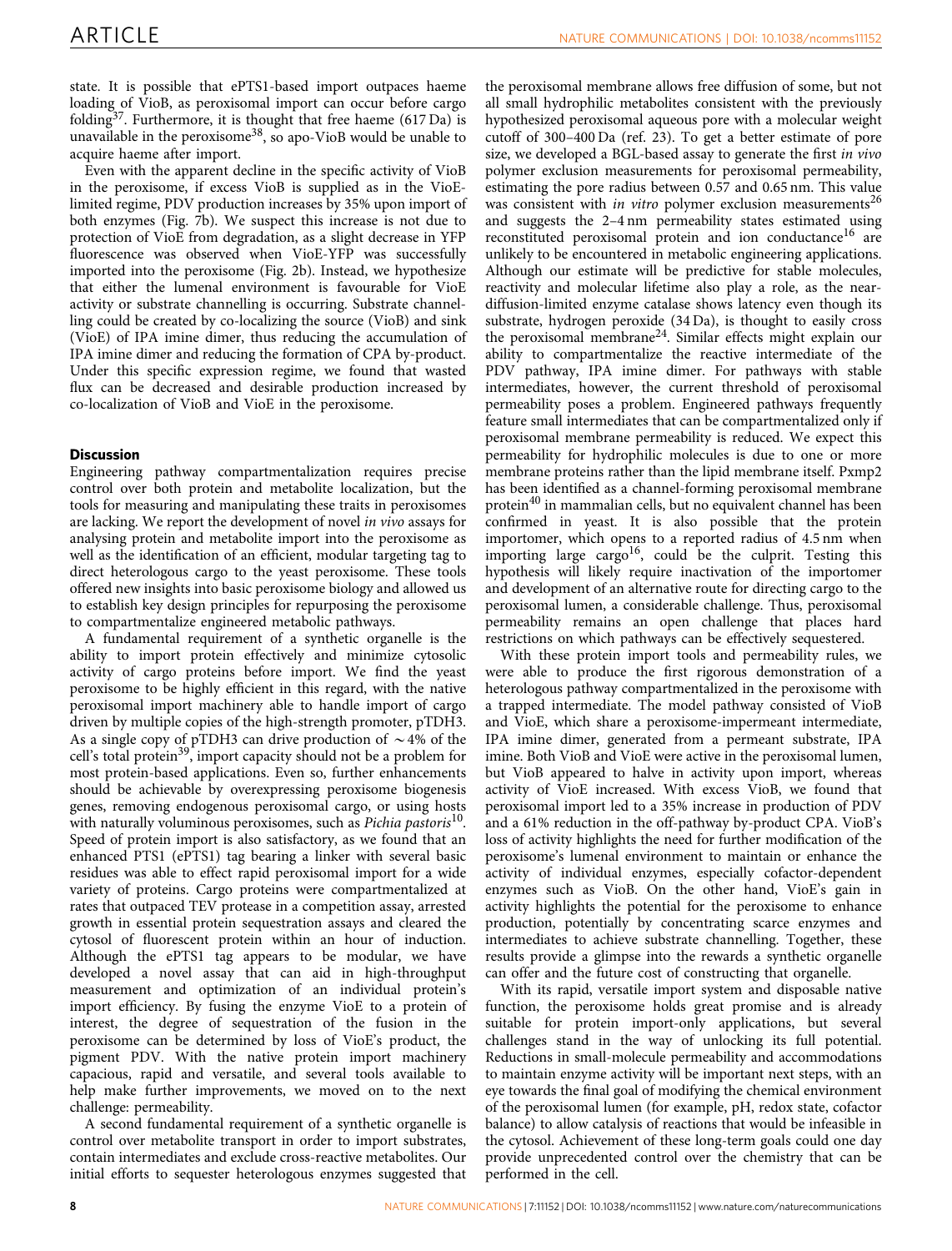### **Methods**

Strains and growth media. The base S. cerevisiae strain for all experiments in this article was BY4741 (MATa his3A1 leu2A0 met15A0 ura3A0). Base strain BY4741 and BY4741  $\rho e x 5\Delta$  (Strain 1) were both ordered from Open Biosystems-GE Dharmacon. Wild-type yeast cultures were grown in YPD (10 g l  $^{-1}$  bacto yeast extract; 20 g l  $^{-1}$  bacto peptone; 20 g l  $^{-1}$  dextrose). Selection of auxotrophic markers (URA3 or LEU2) was performed in synthetic complete media (6.7 gl<sup>-1</sup> Difco Yeast Nitrogen Base without amino acids (Spectrum Chemical); 2 g l 1 Drop-out Mix Synthetic Minus appropriate amino acids, without Yeast Nitrogen Base (US Biological); 20 g l  $^{-1}$  Dextrose). All strains constructed for this work are listed in the Supplementary Table 2.

Golden gate assembly reactions were transformed in chemically competent Escherichia coli prepared from strain TG1 (Lucigen). Linker libraries were transformed in TransforMax EPI300 (Epicentre) electrocompetent E. coli. Transformed cells were selected on Lysogeny Broth containing the antibiotics ampicillin or kanamycin. Sequences of plasmids produced for this work are supplied in a zip archive (Supplementary Data 1).

Yeast strain construction. Yeast expression vectors were built using Golden Gate Assembly as described in the YTK system<sup>30</sup>. All plasmids were designed for direct integration into the yeast genome via homologous recombination at the URA3 or LEU2 or HIS3 locus. Five hundred nanograms of plasmid were linearized by digestion with NotI and transformed directly into yeast using a standard lithium acetate transformation<sup>[41](#page-10-0)</sup>. Cells were plated onto dropout plates corresponding to the auxotrophic marker present in the integration cassette. Replicate colonies were picked directly from this transformation plate for further analysis. The genomic modifications in Strains 54 and 56–71 were generated using CRISPR/Cas9, in a<br>manner outlined in the yeast toolkit<sup>[30](#page-10-0)</sup>. Cells were co-transformed with a  $Cas9 + sgRNA$  expression vector and a repair DNA. Transformants were grown on uracil-selective media to ensure maintenance of the plasmid until the desired genomic modification could be confirmed by sequencing, at which point the cells<br>were transferred to 5-fluoroorotic acid  $(1 g1^{-1})$  plates to encourage clearance of the plasmid. Once the plasmid clearance was verified by PCR for loss of the URA3 marker, the strains were ready for use. Sequences of the modified loci and the linear repair DNA produced for this work are supplied in a zipped archive (Supplementary Data 1).

Linker library construction. The six-amino-acid linker library was constructed by digesting the pRPL18B-VioE expression vector pWCD1661 with BamHI and XhoI and inserting the annealed oligos EA03 (5'-GATCTGGTAGCDNKDNKDNKDN KDNKDNKTCCAAATTGTAAC-3<sup>'</sup>) and EA04 (5'-TCGAGTTACAATTTGGAM NHMNHMNHMNHMNHGCTACCA-3'), which together contained the  $(DNK)_6$  region followed by the canonical PTS1 and a stop codon. Once ligated, this new plasmid library (pWCD2420L) was transformed into EPI300 E. coli as described above. Colonies from those transformations were pooled, miniprepped and the resulting DNA was transformed into Strain 2 and plated on synthetic complete 2% dextrose minus uracil to generate the library (Strain 11) used in [Fig. 2a](#page-3-0) and Supplementary Fig. 3.

Fluorescence microscopy. For confirmation of protein localization, strains were grown in synthetic complete media (minus prototrophic nutrients) with 2% glucose overnight, back diluted 50-fold into fresh media, and grown for an additional 6 h. Cultures were concentrated by centrifugation, washed in pH 7.4 PBS and spotted onto plain glass slides to be examined with a confocal fluorescence microscope.

Strains 9, 10 and 40–51 were examined with confocal microscopy using a CSU-X1 spinning disk confocal microscope (Yokogawa) with Leica optics including a  $\times$  100 objective and 442, 488 and 561 nm excitation lasers for cyan fluorescent protein (CFP, specifically mTurquoise2), YFP (Venus) and RFP (mKate2), respectively. Images were taken using a QuantEM 512SC EMCCD camera (Photometrics). All images were analysed using Fiji [\(http://fiji.sc](http://fiji.sc)).

Fluorescent protein measurements. For quantification of relative amounts of fluorescent proteins, cells were pelleted and resuspended in an equal volume of PBS, pH 7.4, to remove background fluorescence. One hundred microlitres of cells were transferred to a microtitre plate and fluorescence was measured on a Tecan Safire2 or M1000 infinite plate reader. RFP (mKate2) was detected at excitation 580/5 nm and emission 617/5 nm, YFP (Venus) was detected at excitation 516/ 5 nm and emission 530/5 nm, and CFP (mTurquoise2) was detected at excitation 435/5 nm and emission 478/5 nm.

Plate and spot assays for PDV production. Libraries were generated and plated as described above (Supplementary Fig. 3), whereas spots for PDV production were generated by plating 10 µl of saturated culture on synthetic complete 2% dextrose plates missing uracil. Unless otherwise noted, plates were grown for 48 h at 30 °C before pictures were taken using a consumer digital camera.

**Production of PDV.** Yeast expressing the PDV pathway (Strains 12-33, 76-109, 124–134, 138–161 and 164–179) were grown overnight at 30 °C with 750 r.p.m. shaking in synthetic dextrose medium without uracil (SD-Ura). Saturated cultures were then diluted 50-fold into 500 µl of fresh SD-Ura and grown for 48 h, at which point 100 µl of culture was taken for fluorescent protein measurement. The remainder continued incubating for another 12 h (for a total of 60 h) before PDV extraction was done.

Extraction and quantification of PDV production. Three hundred microlitres of cells were pelleted and the spent media were discarded. Cells were resuspended in 150 µl of glacial acetic acid and transferred to thin-walled PCR tubes. The tubes were then incubated at  $95^{\circ}$ C for 15 min, mixed by inversion and incubated for another 15 min. Cell debris was removed first by centrifugation for 5 min at 4,700 r.p.m. (4,816g relative centrifugal force (RCF)) and subsequently by filtration of the supernatant with an Acroprep Advance 0.2 um filter plate (Pall Corporation). One hundred microlitres of filtered extract were then transferred to either glass vials or a microtiter plate for quantification via HPLC/MS or bulk fluorescence.

Extracts were separated on an Agilent 1260 Infinity Quaternary LC System using a Zorbax SB C18 (30  $\times$  2.1 mm<sup>2</sup>, 3.5 µm particle size) reversed phase column at 30 °C using a 0.5 ml min<sup>-1</sup> flow rate and an established protocol<sup>42</sup>. Briefly, compounds were separated using a 12-min complex gradient consisting of: start at 5% B; hold at 5% B for 1.5 min; 16.9% per minute to 98% B; hold at 98% B for 2 min; 3.1% per second to 5% B; hold at 5% B for 2.5 min. Buffer A was water with 0.1% (v/v) formic acid and buffer B was acetonitrile with 0.1% formic acid. For Strains 164–179, PDV was detected with an Agilent 6520 Q-TOF mass spectrometer in positive mode at a retention time of 5.55 min and  $m/z$  [M + H]<sup>+</sup> of 312.12 and CPA was detected at a retention time of 5.45 min and m/z of 386.11. For Strains 12–33 and 76–109, PDV product was detected with an Agilent diode array detector at 610 nm.

In the course of our experiments, we found that PDV production was associated with the development of a strongly fluorescent product detectable at excitation 535/5 nm and emission 585/5 nm. Although we were not able to identify the product, we were able to determine that the bulk fluorescence of 100 µl extracts measured on a Tecan M1000 microplate reader linearly corresponds to the amount of PDV detected in those extracts when separated and quantified by HPLC/MS  $(R^2 = 0.997;$  Supplementary Fig. 4). Thus, for high-throughput applications such as the linker library (Strain 11) as well as some of our experimental validation (Strains 124–134), we chose to rely on bulk fluorescence for estimating PDV production.

Library quantification and fitting. PDV production of the linker library was quantified fluorescently as described above, and normalized by subtracting autofluorescence from VioE-deficient cells and dividing by productivity in VioE-expressing cells with defective peroxisomal import  $(\text{pex5}\Delta)$ . Net charge was calculated and plotted against relative PDV production using Plotly (<http://plot.ly>) as seen in [Fig. 2a.](#page-3-0) A logistic model was then devised to model charge versus relative PDV production, using the equation  $F_{\text{PDV}} = \frac{1}{(1 + e^{-k*(x - x_0)})}$  where  $F_{\text{PDV}}$  is the

relative amount of PDV production (ranging from 0 to 1),  $\stackrel{'}{x}$  is the net charge of the linker at physiological pH (either unweighted or weighted scores) and  $k$  and  $x_0$  are fitting parameters. The logistic curve was fit to the full data set using SigmaPlot 13 (Systat Software; Supplementary Table 1). Parameters for best fit with unweighted net charge were  $k = -1.1394$  and  $x_0 = -0.8469$  with an  $R^2 = 0.5392$  and  $SER = 0.1928$ , whereas the parameters with net charge weighted twice as heavily for the three residues nearest the PTS1 were  $k = -0.7574$  and  $x_0 = -1.3515$  with an  $R^2 = 0.6067$  and SER = 0.1781.

TEV cleavage assay and western blotting. Strains 40-53 were grown to saturation in synthetic complete media (minus uracil) with 2% glucose overnight and back diluted 50-fold into fresh media. After 6 h of growth with shaking at 30 °C, confocal fluorescence microscopy was performed as described above. Relative expression levels for TEV-CFP were determined using bulk fluorescence as described above. The relative fluorescence was obtained via pixel saturation measurement using FIJI [\(http://fiji.sc\)](http://fiji.sc), and relative amounts of cleaved and uncleaved protein were calculated as follows: Based on  $0.051 \,\mathrm{\upmu m}^2$  average cross-sectional area per peroxisome and 0.98 peroxisomes per  $\mu$ m<sup>3</sup> of cell volume from Tam et al.<sup>31</sup>, we calculate peroxisomes account for 0.85% of the total cell volume. Further algebraic conversion establishes the fraction of protein cleaved before import is equal to  $F_{\text{cleared}} = \frac{1}{1 + 0.0085*B}$ , where *B* is the relative brightness of the peroxisome over cytosol.

For western blotting, 2.5 ODs of cells were pelleted, washed in water, resuspended in 200 mM NaOH and incubated at room temperature for 5 min. Cells were again pelleted, resuspended in 50 µl of polyacrylamide gel electrophoresis (PAGE) sample buffer and boiled at 95  $^{\circ}$ C for 5 min. Samples were diluted tenfold in PAGE sample buffer and 8 µl was loaded onto a NuPAGE Novex 4-12% Bis-Tris gel (Life Technologies) and run for 2.5 h at 80 V. Proteins were transferred onto polyvinylidene difluoride transfer membrane in NuPAGE transfer buffer (Life Technologies) and blocked overnight in TBST (0.05% Tween-20) with 5% milk. The membrane was washed twice with TBST for 5 min and incubated for 1 h with a rabbit polyclonal anti-RFP antibody Evrogen #AB234 (Evrogen), at a dilution of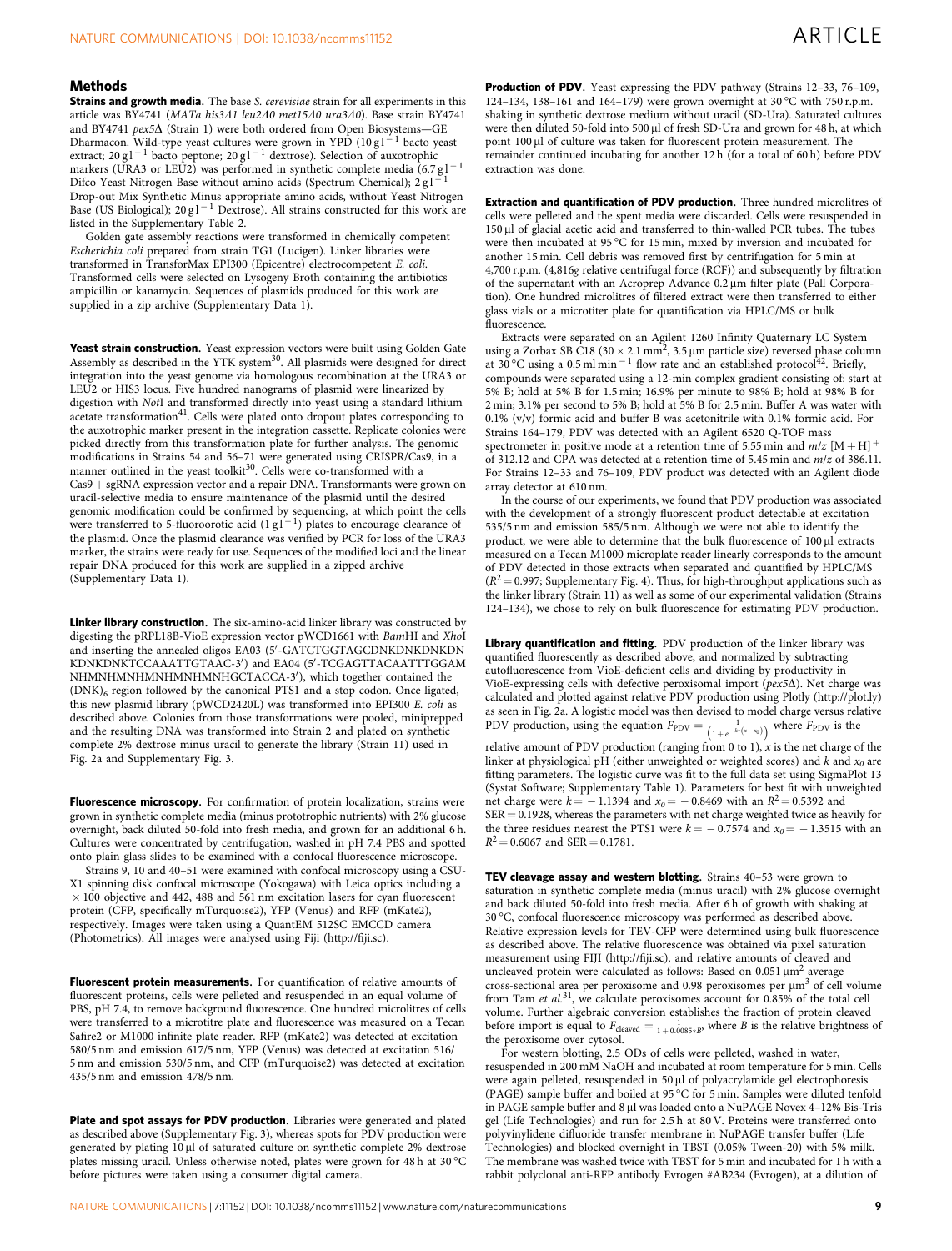<span id="page-9-0"></span>1:5,000. After six 5-min washes in TBST, the membrane was incubated for 1 h with an horseradish peroxidase-conjugated anti-rabbit antibody (Abcam, #ab16284) at a dilution of 1:5,000. After six 5-min washes in TBST, the secondary horseradish peroxidase antibody was detected by chemiluminescence using a ChemiDoc XRS imager (Bio-Rad).

Inducible Pex5p expression and RFP sequestration time course. The 533 bases of the region upstream of GAL1 were inserted before the start codon of PEX5 to serve as a new, inducible promoter using a CRISPR/Cas9 system as outlined above. This new pPex5::pGal1 strain, Strain 54, was further transformed to constitutively express RFP-ePTS1, producing Strain 55. Cells were grown in synthetic complete with 2% raffinose, and in the conditions shown the cells were washed with PBS and resuspended in synthetic complete media with 2% raffinose and 1% galactose and immediately placed on a standard microscope slide with coverslip. No additional action was used to immobilize the cells. Fluorescence was periodically measured on a Zeiss Axioexplorer D1 with a  $\,\times\,100$  DIC objective using the Texas Red 45 filter set (excitation 560/40 nm, emission 630/75 nm).

Essential protein sequestration. Strain 54 was further modified to add an ePTS1 (GSLGRGRRSKL) or PTS1 (SKL) to the end of Cdc14p, Cdc28p, Tys1p or Spc42p while leaving the native promoter and terminator intact, resulting in Strains 56–63. These strains were then further modified by a CRISPR-mediated complete deletion of the PEX14 ORF, resulting in Strains 64-71 with a pPEX5:: pGAL1 pex14 $\Delta$ genotype. Strains 56–71 were then propagated on YPD, and overnight cultures were washed in synthetic complete with 2% raffinose and then diluted into the same at a 1:100 dilution. After dilution, cells were allowed to grow at 30  $^{\circ}\textrm{C},$ 750 r.p.m. for 2 h before 10  $\mu$ l of cells were plated onto 2% agar plates containing synthetic complete with 2% raffinose and either 1% galactose or 0% galactose. Plates were incubated at 30  $^{\circ} \text{C}$  for 48 h, after which a picture was taken.

 $\beta$ -Glucosidase mediated permeability measurements. Strains 112-123 expressing the cellodextrin transporter CDT1 and the fusion protein VioE-Venus-BGL-ePTS1 or -deadPTS1 (created by mutating the final residue of the ePTS1 tag to threonine) were grown overnight in YPD. Then, these cultures were diluted 1:100 into synthetic dextrose medium missing uracil and leucine, and incubated shaking at 750 r.p.m. for 14 h at 30 °C. All following work was done at room temperature (22  $^{\circ}\textrm{C}$ ). The cells were washed with water, transferred to an anaerobic chamber, and concentrated sixfold in buffer consisting of 2  $\times$  PBS augmented with 40 mM citrate and brought to pH 3.0 with HCl and NaOH. Fifty microlitres per well of these concentrated cells were loaded into a 384-well plate, to which 50 µl of 800 µM X-substrate in water was added. This gave a final assay concentration of 400 mM X-substrate, threefold concentrated cells, 20 mM citrate, 137 mM NaCl, 2.7 mM KCl, 10 mM  $\text{Na}_2\text{HPO}_4$ , 1.8 mM  $\text{KH}_2\text{PO}_4$ , pH 3.0. The plate was then mixed by pipetting and tightly sealed to maintain the anaerobic conditions, and centrifuged twice for 30 s at 500 RCF, rotating the plate to ensure even pelleting. The plate was then transferred to a Tecan M1000 Infinite plate reader, and, 15 min after the substrates were added, fluorescence was read via the bottom, allowing a greater signal from pelleted cells.

Venus fluorescence was read at excitation 515/5 nm and emission 530/5 nm, whereas the 5-Bromo-4-chloro-3-indoxyl (BCI) fluorescence was read at excitation 410/5 nm and emission 490/5 nm. Although the hydrolysis of X-Gal and other BCI dyes is normally observed via cyan product 5,5'-dibromo-4,4'-dichloro-indigo formation and absorbance at 610 nm, the BCI monomer exists transiently and can be observed using fluorescence (Supplementary Fig. 9). Anaerobic conditions were used to prolong the lifetime of the fluorescent product, as reactions that generate the nonfluorescent cyan product are oxygen dependent. Also note that all hydrolysis experiments were done under acidic conditions (pH  $\sim$  3), as extracellular activity of BGL from lysate is suppressed and CDT1, being a proton symporter, has enhanced transport activity<sup>[43](#page-10-0)</sup>. Strains expressing VioA and VioB were also transformed with VioE-Venus-BGL-ePTS1 and PDV was extracted and quantified fluorescently as described above (Supplementary Fig. 11).

X-Glucoside (5-bromo-4-chloro-3-indoxyl-b-D-glucopyranoside) and X-Cellobioside were obtained from Iris Biotech GmbH and X-Cellotrioside was obtained from Carbosynth US, LLC.

**Peptide affinity measurements.** The C-terminal fragment (residues  $295-612$ )<sup>[44](#page-10-0)</sup> of S. cerevisiae PEX5 was fused to an N-terminal hexahistidine tag and expressed in E. coli BL21 (DE3) using a pETDUET vector (Pex5C-pETDUET plasmid pBG400 was a gift of Brooke M. Gardner, UC Berkeley). Cells were induced at mid-logarithmic growth with 1 mM isopropyl- $\beta$ -D-thiogalactoside and incubated for 16 h at 30 °C with 200 r.p.m. shaking. The His6-Pex5c protein was then using a HisTrap FF 5 ml nickel affinity column (GE Biosciences) and subsequently a HiTrap Q HP 5 ml anion exchange column (GE Biosciences). Protein concentration was then measured by Bradford assay, A280 nm on a Nanodrop ND1000 and SDS–PAGE densitometry against a bovine serum albumin samples of known concentration. The protein stock solution was 130 µM His6-Pex5c  $(5 \text{ mg ml}^{-1})$  in a buffer of 200 mM NaCl, 25 mM HEPES, pH 7.6. 5-Carboxyfluorescein-LGRGRRSKL (5FAM-LGRGRRSKL), LGRGRRSKL and DELYKGSKL peptides were purchased from Elim Biopharmaceuticals Inc. and resuspended in water at 20, 100 and 100 mM, respectively. All peptide-binding

experiments were done with an assay buffer containing 20 nM 5FAM-LGRGRRSKL in 50 mM HEPES, pH 7.4, 100 mM NaCl, 0.05% Tween-20. Experiments were equilibrated for 16 h at  $4^{\circ}$ C before reading. All raw fluorescence and fluorescence polarization measurements were collected using a Perkin-Elmer Victor V3.5 fluorometric plate reader in 384-well small volume non-binding polystyrene plates (Greiner). Fluorescence was measured using 480 nm excitation with 30 nm bandwidth and 535 nm emission with 40 nm bandwidth; raw fluorescence was captured over 1 s, whereas fluorescence polarization was captured over 0.5 s in the L-format.

Direct binding titrations tested 6.5 µM to 0.0015 nM in twofold increments of His6-Pex5C against 20 nM of 5FAM-LGRGRRSKL. Fluorescence anisotropy was converted to fraction bound using the equation  $f_b = \frac{r - r_{\text{free}}}{Q(r_{\text{bound}} - r) + (r - r_{\text{free}})}$  from Maynard et al.<sup>19</sup> where  $f<sub>b</sub>$  is the fraction of labelled peptide bound to protein, Q is the quantum yield ratio of bound peptide to unbound (accounting for the loss of fluorescence upon binding), r is the fluorescence anisotropy at a given protein concentration,  $r_{\text{bound}}$  is the anisotropy at maximum binding and  $r_{\text{free}}$  is the anisotropy with no protein bound. Key parameters found were  $Q = \frac{\text{fluorescence}_{\text{bound}}}{\text{fluorescence}_{\text{free}}} = 0.686276$ , and the  $K_{\text{D}}$  of Pex5p C-terminal fragment binding to  $5FAM-LGRGRSKL$  was  $355 \pm 6.38 \text{ nM}$ .

Competition experiments started with a mixture of 375 nM Pex5c and 20 nM 5FAM-LGRGRRSKL and adding 4 mM to 3.8 nM unlabelled DELYKGSKL or 0.5 mM to 0.47 nM unlabelled LGRGRRSKL to compete off 5FAM-LGRGRRSKL from Pex5c. Fluorescence polarization data were analysed with floating values for the anisotropy of bound and unbound 5FAM-LGRGRRSKL; these values were  $r_{\text{bound}} = 0.2841 \pm 0.0045$  and  $r_{\text{free}} = 0.0627 \pm 0.0025$  for DELYKGSKL, and  $r_{\rm bound}$  = 0.2993  $\pm$  0.0041 and  $r_{\rm free}$  = 0.0642  $\pm$  0.0019 for LGRGRRSKL. Fluorescence anisotropy data were fit to curves using SigmaPlot 13 (Systat Software) and equation 17 as described in Roehrl et  $al$ .<sup>45</sup>

### **References**

- 1. Keasling, J. D. Manufacturing molecules through metabolic engineering. Science 330, 1355–1358 (2010).
- Lee, H., DeLoache, W. C. & Dueber, J. E. Spatial organization of enzymes for metabolic engineering. Metab. Eng. 14, 242–251 (2012).
- Fernández-Aguado, M., Ullán, R. V., Teijeira, F., Rodríguez-Castro, R. & Martín, J. F. The transport of phenylacetic acid across the peroxisomal membrane is mediated by the PaaT protein in Penicillium chrysogenum. Appl. Microbiol. Biotechnol. 97, 3073–3084 (2012).
- 4. Hecht, K. A., O'Donnell, A. F. & Brodsky, J. L. The proteolytic landscape of the yeast vacuole. Cell. Logist 4, e28023 (2014).
- 5. Ayer, A. et al. Distinct redox regulation in sub-cellular compartments in response to various stress conditions in Saccharomyces cerevisiae. PLoS ONE 8, e65240 (2013).
- 6. Ma, C., Hagstrom, D., Polley, S. G. & Subramani, S. Redox-regulated cargo binding and release by the peroxisomal targeting signal receptor, Pex5. J. Biol. Chem. 288, 27220–27231 (2013).
- 7. Avalos, J. L., Fink, G. R. & Stephanopoulos, G. Compartmentalization of metabolic pathways in yeast mitochondria improves the production of branched-chain alcohols. Nature Biotechnol. 31, 335–341 (2013).
- 8. Bayer, T. S. et al. Synthesis of methyl halides from biomass using engineered microbes. J. Am. Chem. Soc. 131, 6508–6515 (2009).
- 9. Purdue, P. E. & Lazarow, P. B. Peroxisome biogenesis. Annu. Rev. Cell Dev. Biol. 17, 701–752 (2001).
- 10. Gleeson, M. A. & Sudbery, P. E. The methylotrophic yeasts. Yeast 4, 1–15 (1988).
- 11. Meijer, W. H. et al. Peroxisomes are required for efficient penicillin biosynthesis in Penicillium chrysogenum. Appl. Environ. Microbiol. 76, 5702–5709 (2010).
- 12. Subramani, S. Targeting of proteins into the peroxisomal matrix. J. Membr. Biol. 125, 99–106 (1992).
- 13. Liu, F. et al. Making two organelles from one: Woronin body biogenesis by peroxisomal protein sorting. J. Cell Biol. 180, 325–339 (2008).
- 14. Bhataya, A., Schmidt-Dannert, C. & Lee, P. C. Metabolic engineering of Pichia pastoris X-33 for lycopene production. Process Biochem. 44, 1095–1102  $(2009)$
- 15. Poirier, Y., Erard, N. & MacDonald-Comber Petétot, J. Synthesis of polyhydroxyalkanoate in the peroxisome of Pichia pastoris. FEMS Microbiol. Lett. 207, 97–102 (2002).
- 16. Meinecke, M. et al. The peroxisomal importomer constitutes a large and highly dynamic pore. Nat. Cell Biol. 12, 273–277 (2010).
- 17. Kim, P. K. & Hettema, E. H. Multiple pathways for protein transport to peroxisomes. J. Mol. Biol. 427, 1176–1190 (2015).
- 18. Smith, J. J. & Aitchison, J. D. Peroxisomes take shape. Nat. Rev. Mol. Cell Biol. 14, 803–817 (2013).
- 19. Maynard, E. L. & Berg, J. M. Quantitative analysis of peroxisomal targeting signal type-1 binding to wild-type and pathogenic mutants of Pex5p supports an affinity threshold for peroxisomal protein targeting. J. Mol. Biol. 368, 1259–1266 (2007).